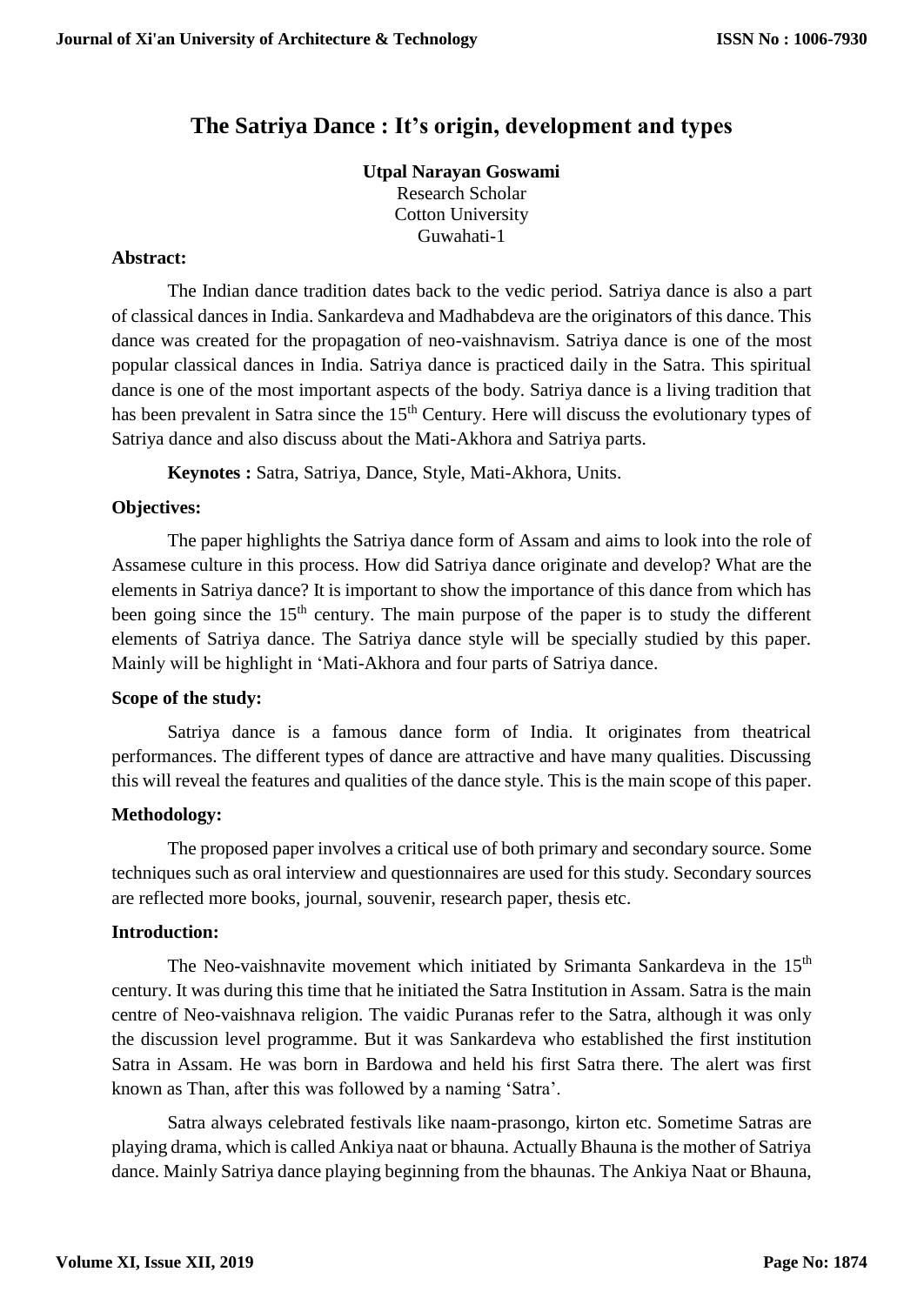the traditional vaishnava theatre Chihnayatra was the first drama of Sankardeva. Bhauna is a combination of satriya, natya and sangeet. Maximum dance form of satriya derived from Ankiya Naat of Sankardeva. Other side Madhabdeva was the chief displease of Sankardeva. Madhamdeva also introduced Jhumura. Which is also short plays. Madhabdeva used some special dance at Jhumura. From these Jhumuras some dance part also derived. So first introducer of Satriya dance is Sankardeva along with Madhabdeva. In 2000 Satriya dance recognized as a classical dance form of India Sangeet Natak Academy, Govt. of India.

## **Satra and Satriya Dance:**

The word of Satra derived from Sanskrit word 'Sattra'. In vaidic period the term of 'Sattra' was used in the sense of sacrifice. After that the term of 'Satra' is used first Bhagavata Purana in the sense of discussion or seminar and some sacrifice. According to Bhagavata Purana, Satra is called where noble and religious people gather to discuss about the topic of some Hindus religious matter. But in the 15<sup>th</sup> century in Assam Sankardeva was the founder of Satra's. Then Satra is not only a seminar or discuss. It is the completely structure of institute of prayer hall with some systematic elements. At the beginning time, Satra has not a specific form like present style. Sankardeva built devagriha. According to the Carit puthi, after the death of Sankardeva, the new religion made divisions, which called four Sanghati. There are four Sanghati satras is namely –

- i) Brahma Sanghati
- ii) Purusa Sanghati
- iii) Nika Sanghati
- iv) Kaal Sanghati

The vaishnavite satras was mainly the place of confluence of diverse communities in Assam. It was the institute of common people also. Mainly satra was the centre of the vaisnava saint. Namghar, Monikut or Bhajghar, Karapat or Batcara, Boha or Hati, are the main part of the satra institution.

Satriya dance is becoming from the Satra Institution which is created by the Sankardeva. It is one among the eight principle classical India dances like Bharatnatyam from Tamilnadu, Kathak from Uttar Pradesh, Kathakali from Kerala, Kuchipudi from Andhra Pradesh, Odissi from Odisha, Manipuri from Manipur, Mahinityam from Kerala. Satriya dance classification that traces its roots to ancient drama and music text of India, particularly the Natya Satra and also based on the Abhinaya Darpan, Sangeet Ratnakara, Srihastamuktavali, Kalika Purana, Yoga Satra etc. Besides these sastric elements Sankardeva explored and added lots of indigenous traditional elements in Satriya. It has been observed that some sastric elements have direct visibility or presence in Satriya, whereas some have similarity with the structural pattern of the sastric elements of various satras."<sup>1</sup>

Since  $15<sup>th</sup>$  century the satriya dance have been continuously at satras. This dance is basically devotional. The core of satriya dance has usually been mythological stories. This was an artistic way of presenting mythological teachings to the people in an accessible, immediate and enjoyable manner. Traditionally satriya dance was performed only by male monks in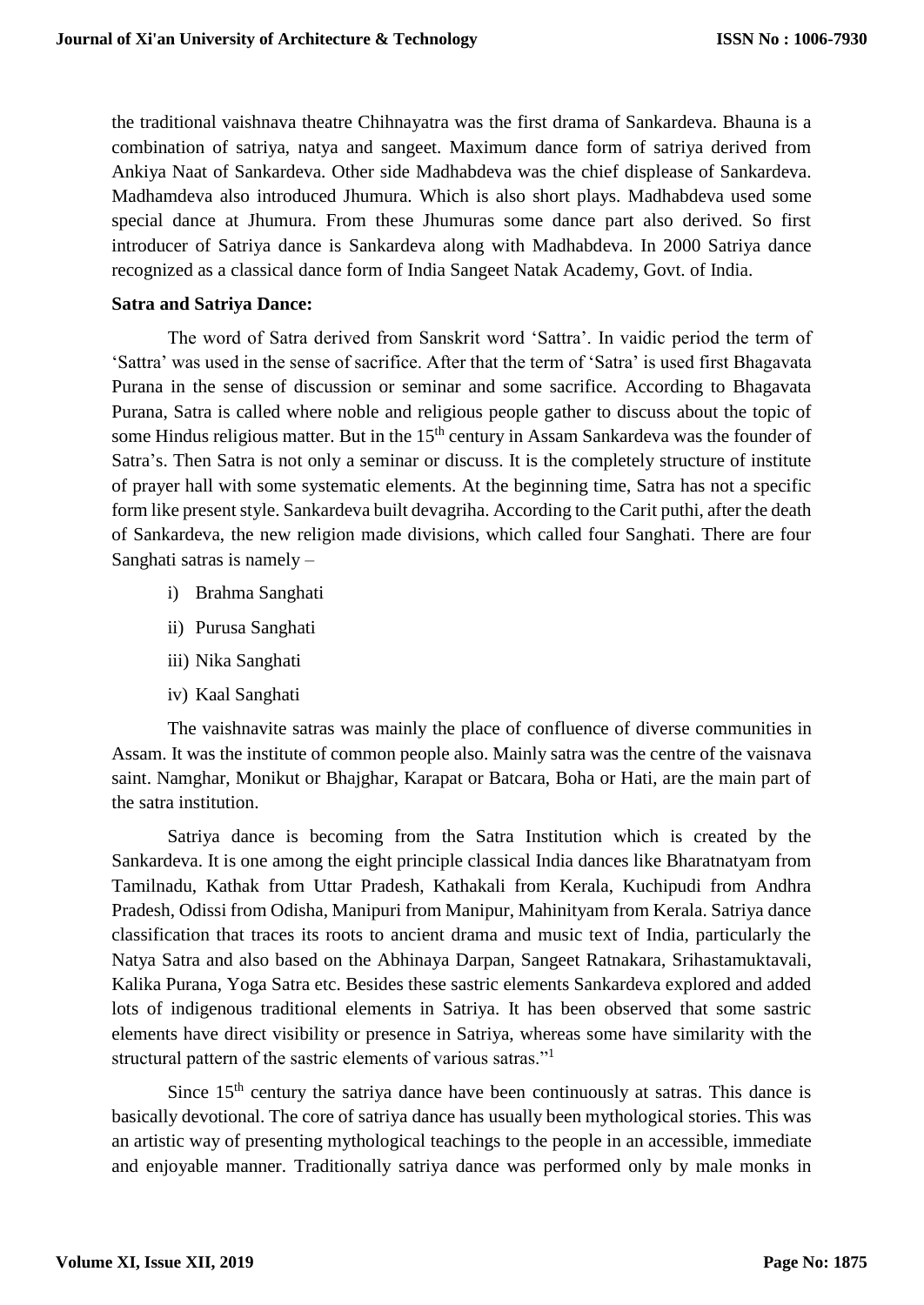monasteries as a part of their daily rituals or to mark special festivals. But today, in addition to this practice, satriya dance is also performed on stage by men and women who are not members of the satras.<sup>2</sup>

Satriya dance in mainly accompanied by Ankiya Naat. Where is most part of Song, Borgeet is the another important part which is represent the Ragas of Satriya music. Khols, Taals, Mridanga, Doba is the main instruments for satriya dance. But it is purely traditional.

## **Satriya Dance:**

Satriya dance is mainly derived from 'Ankia Naat' and Jhumura. These were written by Sankardeva and Madhabdeva. The first lesson of satriya dance is Mati Akhora. Mati Akhora is grammar of the satriya dance. This is followed by the main lesson of satriya dance. Satriya dance repertoire includes three types 'Nritta', 'Nritya' and 'Natya'. Nritta means pure dance, Nritya means expressive dance style and Natya means dramatic play.

i) **Mati-Akhora :** Mati-Akhora means physical exercise done on the ground. 'Mati' means ground, 'Akhora' means practice. The Mati-Akhora are the basic exercise patterns of satriya dance. With the use of these exercise patterns various dance poses are created and combining all those poses in different patterns, different dance numbers have been composed. ...It has been observed that there is no unanimity about to numbers of the Mati-Akhoras, in other words, the different satras advocate different numbers of Mati-Akhoras Kamalabari group of Satras have been following and practicing 64 numbers of Mati-Akhoras. On the other hand, satras like Auniati, Bordowa (Narowa and Salaguri), Benganati etc. also follow some Mati-Akhoras.

The 'Mati-Akhora's are two categorized – first is pure exercises and second is basic dance form only. Pure exercises are based on some acrobatic poses and basic dances are the important part of satriya dance. Mati-Akhora basically categorized eight of the units. These are like – Ora, Chota, Jalak, Jap, Muruka, Khar, Pak and Lon. These units are categorized on the basis of different characters and application patterns. Total 64 Mati-Akhora are applied for primary stage of satriya dance. These names of the Mati-Akhora are – 1. Khasaka, 2. Ora, 3. Orat baha-utha, 4. Harbhanga, 5. Pani-sisha, 6. Sitika ora, 7. Saman ora, 8. Utha chota, 9. Baha chota, 10. Ora chota, 11. Samukhaloi chata, 12. Kati chota, 13. Etiya chota, 14. Gerowa sowa, 15. Orat jap, 16. Bagh jap, 17. Beng jap, 18. Samukhaloi jap, 19. Kachobandha, 20. Hatpakowa, 21. Moropa, 22. Muruka, 23. Baha muruka, 24. Thiyo muruka, 25. Hat soluwa, 26. Citika, 27. Ketela, 28. Jalak, 29. Sigha jalak, 30. Tewai, 31. Kakilakhosa, 32. Khahaki, 33. Jatoni, 34. Athuwa, 35. Kati khar, 36. Cit khar, 37. Luti khar, 38. Oluta khar, 39. Chatrawali, 40. Morai pani khowa, 41. Kachai pani khowa, 42. Udha lon, 43. Thiyo lon, 44. Athu lon, 45. Tamal muchara, 46. Buku chuwa, 47. Purush pak, 48. Prakriti pak, 49. Akal pak, 50. Uro pak, 51. Pithi pak, 52. Thita pak, 53. Cereki pak, 54. Shari pak, 55. Geri pak, 56. Thengmela tukura pak, 57. Udha cereki pak, 58. Teltupi pak, 59. Zor kamitona, 60. Kamitona, 61. Tukura pak, 62. Kati pak, 63. Uddha cereki pak, 64. Thengmela tukura pak.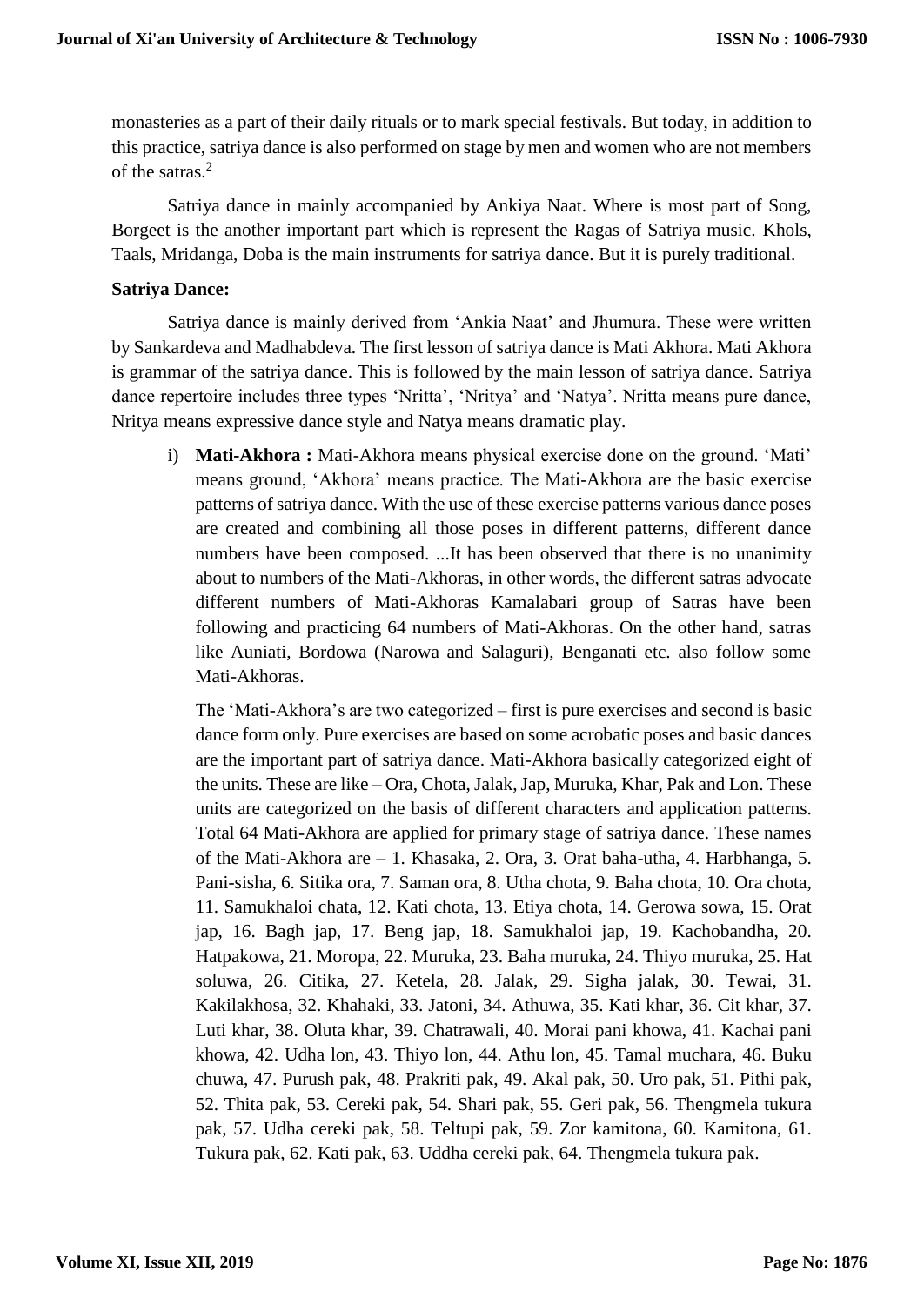Other hand it has also some difference importance in the satriya field. Mati-Akhora not only dance it is also a physical exercise for the Bhakats. The two difference categorized Mati-Akhora leads two difference side. Physical exercise base and dance base.

| A.             | Dance base Mati-Akhora                                                                                                                                                                                                                    | <b>Total numbers</b><br>of style |
|----------------|-------------------------------------------------------------------------------------------------------------------------------------------------------------------------------------------------------------------------------------------|----------------------------------|
| $\mathbf{1}$   | Ora – Purush ora, Prakriti ora, Lahi ora, Full ora                                                                                                                                                                                        | $\overline{4}$                   |
| $\overline{2}$ | Chota – Ora chota, Boha chota, Utha chota, Kati chota, Soman<br>chota                                                                                                                                                                     | 5                                |
| 3              | Paak – Purush paak, Prakriti paak, Shari paak, Akol paak, Tukura<br>paak, Thita paak, Geri paak, Ur paak, Ur paak tukura, Kati paak,<br>Utha chereki paak, Utha paak, Etia bhori paak, Chereki paak,<br>Thengmela tukura paak, Pithi paak | 16                               |
| $\overline{4}$ | Chitika – Dutiya chitika, Etia chitika, Kati chitika                                                                                                                                                                                      | 3                                |
| 5              | Ketela – Chirol ketela, Etia ketela                                                                                                                                                                                                       | $\overline{2}$                   |
| 6              | Jolok – Etia jolok, Tintiya jolok, Shingha jolok                                                                                                                                                                                          | 3                                |
| 7              | Jaap – Orat jaap, Sanmukholoi jaap, Bagh jaap, Beng jaap                                                                                                                                                                                  | $\overline{4}$                   |
| 8              | Chalana - Hat-vori chalana, Hayre chalana-1, Kunohit chalona-2                                                                                                                                                                            | 3                                |
| 9              | Muruka – Sanmukholoi muruka, Kaati kuruka, Utha muruka,<br>Uttullan muruka                                                                                                                                                                | $\overline{4}$                   |
| 10             | Moropa – Sanmukholoi moropa, Kaxoloi moropa, Tol moropa                                                                                                                                                                                   | 3                                |
| 11             | Tewai - Sanmukholoi tewai, Tol tewai                                                                                                                                                                                                      | $\overline{2}$                   |
| 12             | Haat Pokuwa -                                                                                                                                                                                                                             | $\mathbf{1}$                     |
| 13             | Haat Soluwa - Anchit haat soluwa, Kunchit haat soluwa                                                                                                                                                                                     | $\overline{2}$                   |
| 14             | Jatoli                                                                                                                                                                                                                                    | 1                                |
| 15             | Khottoki                                                                                                                                                                                                                                  | $\mathbf{1}$                     |
| 16             | Athuwa - Eksthiti athuwa, Chalan athuwa                                                                                                                                                                                                   | $\overline{2}$                   |
| 17             | Orat Boha Utha                                                                                                                                                                                                                            | 1                                |
| 18             | Pani Sicha – Charimatra pani sicha, Tinimatra pani sicha                                                                                                                                                                                  | 2                                |
| 19             | Satrawali                                                                                                                                                                                                                                 | 1                                |
| 20             | Padachalana – Charimatra padachalana, Athmatra padachalana                                                                                                                                                                                | $\overline{2}$                   |
| 21             | Gaurashan                                                                                                                                                                                                                                 | 1                                |
| 22             | Singhashan                                                                                                                                                                                                                                | $\mathbf{1}$                     |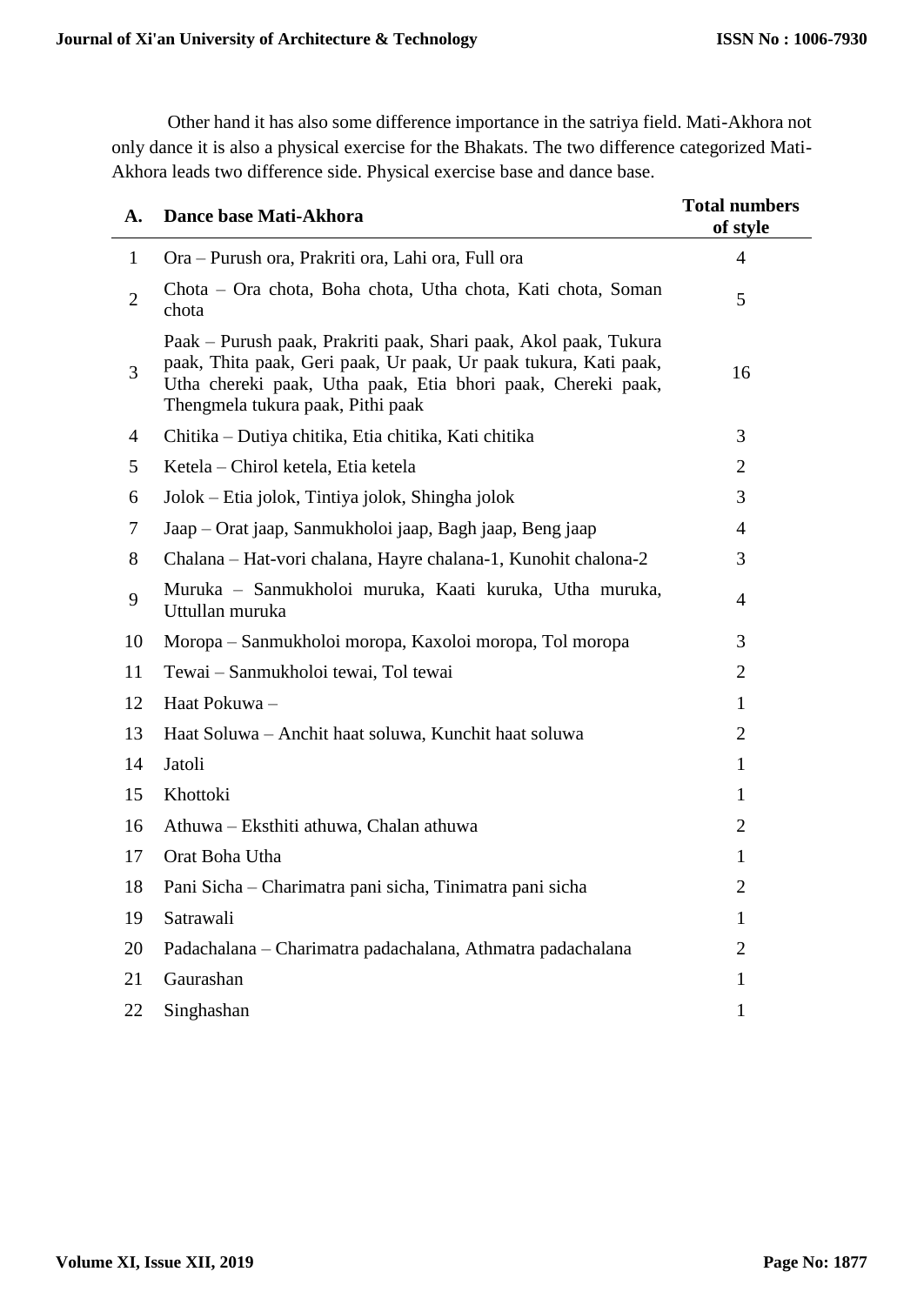| В.             | <b>Exercise base Mati-Akhora</b>                        | <b>Total numbers</b><br>of style |
|----------------|---------------------------------------------------------|----------------------------------|
|                | Khosoka – Dandawat kori khosoka, Kachbandh kori khosoka | 2                                |
| 2              | Kachbandh                                               |                                  |
| 3              | Kachoi pani khuwa                                       |                                  |
| $\overline{4}$ | Lon - Athulon, Thiolon, Katilon, Uthalon                | 4                                |
| 5              | Kamitona – Atia kamitona, Jor kamitona                  | $\overline{2}$                   |
| 6              | Tomal muchora                                           |                                  |
| 7              | Teltupi                                                 |                                  |
| 8              | Khor – Chitkhor, Katikhor, Lutikhor                     | 3                                |
| 9              | Morai pani khuwa                                        |                                  |
| 10             | Bukuchowa                                               |                                  |
| 11             | Pacholatota                                             |                                  |
| 12             | Harbhanga                                               |                                  |

The practice of these Mati-Akhora promotes physical, mental, intellectual and spiritual development in addition to dance. Mati-Akhora is the first part of the satriya dance.

- ii) **Main parts of the Satriya dance :** The main part of the satriya dance is the derived from drama. Ankiya bhaona is the mother of satriya dance. So the satriya dance is generally divided into four parts.
	- A. Drama Centric Dance Unit
	- B. Independent Dance Unit
	- C. Satra Centric Dance Unit
	- D. Probable Dance Unit
- A. **Drama Centric Dance Unit :** This unit directly derived from 'Ankiya Bhaona'. Every three classical element like Nittya, Nritya and Natya are published in this part. This drama centric dance are –
	- 1. Gayan-Bayan
	- 2. Sutradhari Naach
	- 3. Gosai Probeshar Naach
	- 4. Gopi Probeshar Naach
	- 5. Others characters probeshar Naach
	- 6. Yudhya (Fighting) Naach
	- 7. Raamdani, Geet, Mela Naach
	- 8. Bahar Naach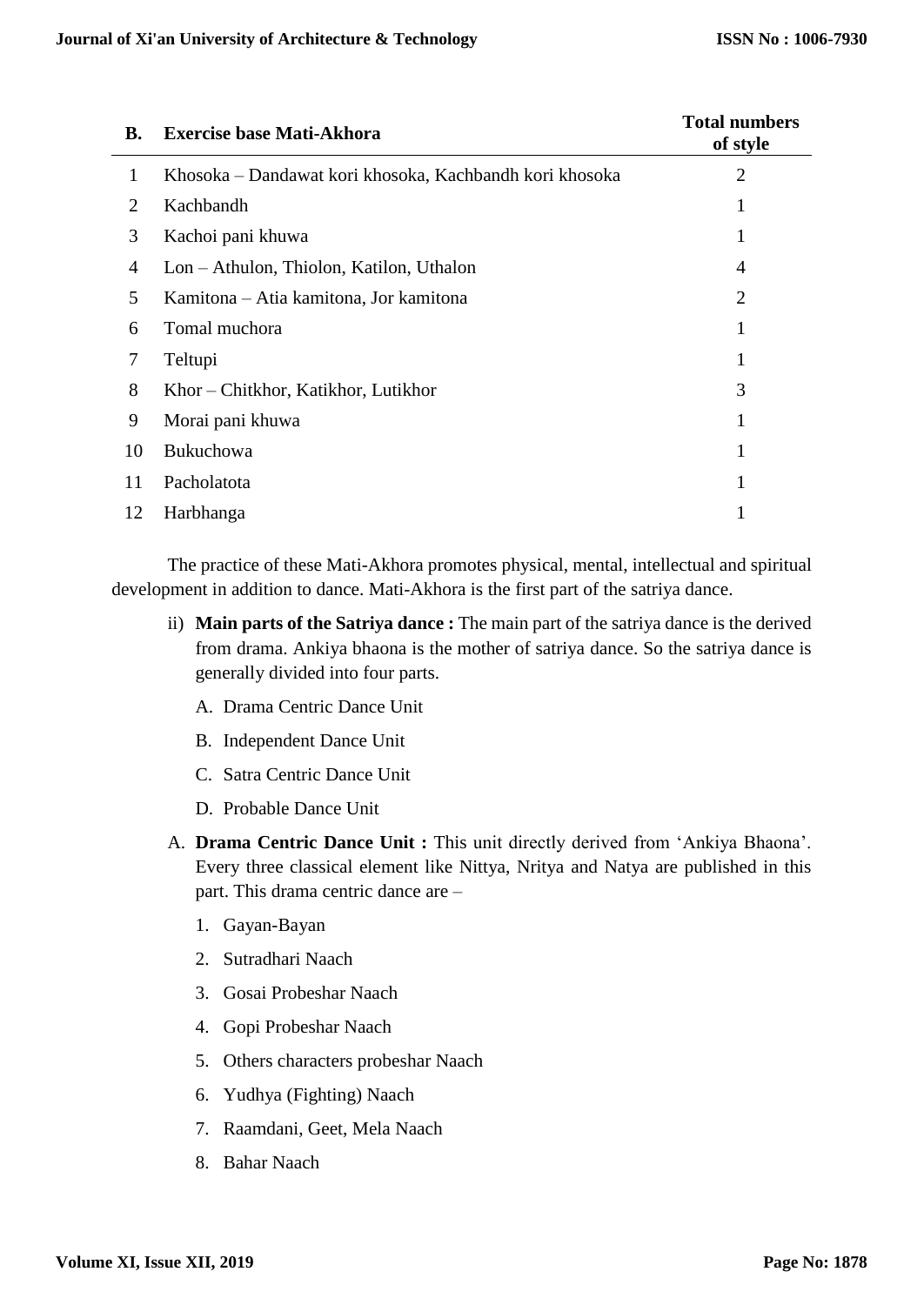- 9. Jhumura Naach
- 10. Rashar Naach etc.
- B. **Independent Dance Unit :** Along with Sankardeva, Madhabdeva also added some dances. Most of his plays are dance drama. Apart from drama dances, Madhabdeva also created some independent dances, which are most popular in the satriya dance. These are –
	- 1. Chali naach
	- 2. Nadubhangi naach
	- 3. Borprobeshor naach etc.
- C. **Satra Centric Dance Unit :** After the death of Madhabdeva, Badalapadma Ata collected and practiced the all dance in Kamalabari Satra. Traditional this dance have been practicing in various satra since period. So this unit is very important for satriya dance. These are like –
	- 1. Rojaghoriya Chali Naach
	- 2. Maanchok Naach
	- 3. Lobonu Churi Naach
	- 4. Kalir Shiror Naach
	- 5. Kangshor Rongosalar Naach
	- 6. Raamor Dhanu Vongor Naach
	- 7. Bhortaal Naach
	- 8. Apchara Naach
	- 9. Dasawatar Naach
	- 10. Bhongir Naach etc.
- D. **Satriya Probable Dance Unit :** Actually this dance unit is not recognized by Satriya Kendra or Sangeet Natak Academy, but here also probability to recognized this dance element. This probable dances are also carry classical symbol. Although very rare, these dances are very popular in the satras. These are like –
	- 1. Ghoshar Naach
	- 2. Borgeetor Naach
	- 3. Naator Geetor Naach
	- 4. Dhemalir Naach
	- 5. Ojhapalir Naach
	- 6. Ekaharjyar Naach etc.<sup>4</sup>

Satriya dance is used as a device for offering devotion to God. Satra have developed a school of classical dance in Assam, is the early moment this dance was performed only by